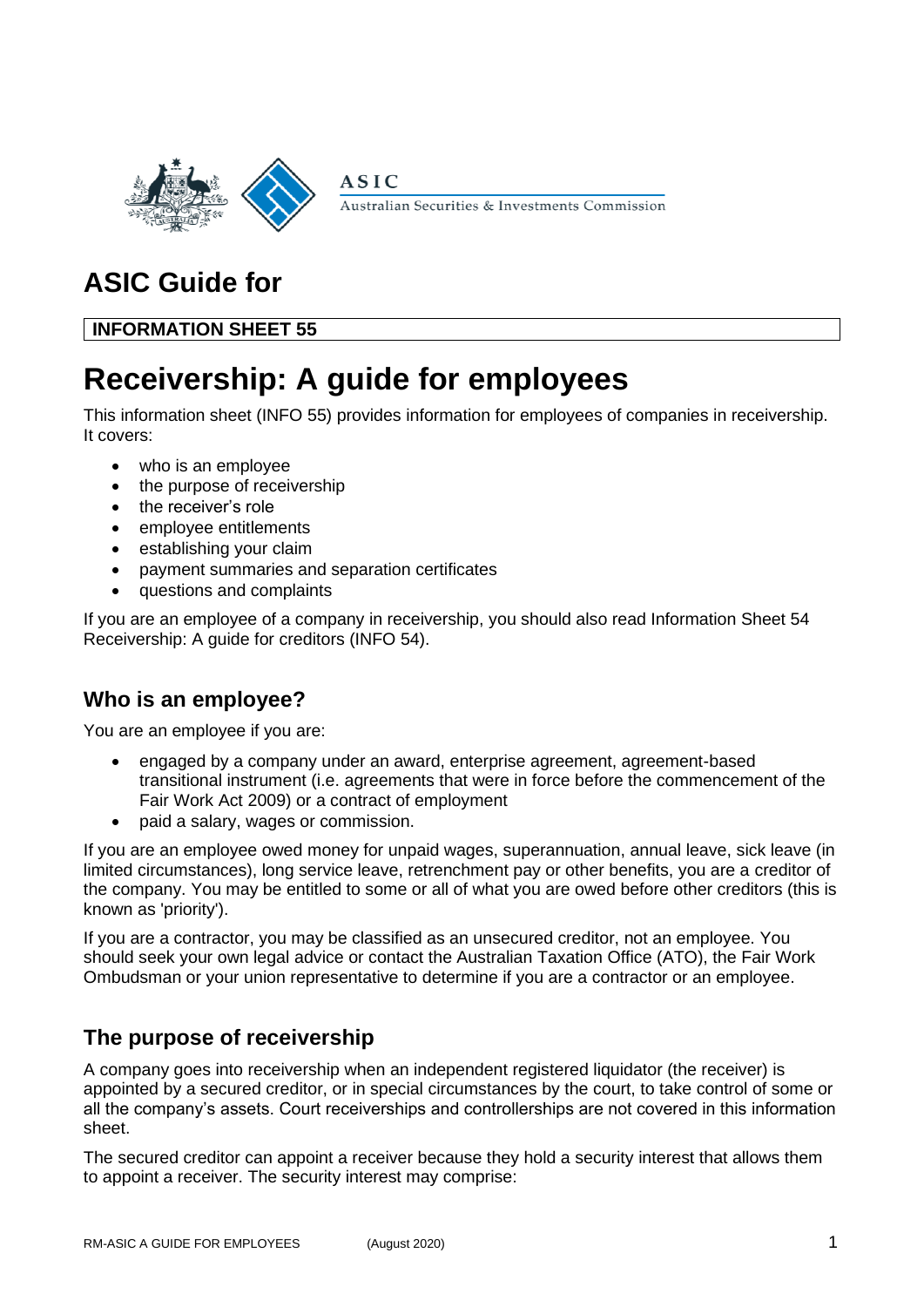- a non-circulating security interest (e.g. a security interest in land, plant and equipment)
- a circulating security interest in assets that are used and disposed of in the course of normal trading operations (e.g. a security interest in debtors, cash and stock).

The powers of the receiver are set out in the security agreement, appointment documentation and the *Corporations Act 2001* (Corporations Act).

Under the terms of their appointment, if a receiver has the power to manage the company's affairs, they are known as a receiver and manager or a managing controller.

It is possible for a company in receivership to also be in provisional liquidation, liquidation, voluntary administration or subject to a deed of company arrangement: see Information Sheet 46 *Liquidation: A guide for employees* (INFO 46) and Information Sheet 75 *Voluntary administration: A guide for employees* (INFO 75).

### **The receiver's role**

Generally, the receiver's role is to:

- collect and sell enough of the secured assets to repay the debt owed to the secured creditor (this may include selling assets or the company's business)
- pay out the money collected in the order required by the Corporations Act
- report possible offences or other irregular matters they come across to ASIC.

The receiver's main duty is to the secured creditor that appointed them. The duty owed to unsecured creditors is an obligation to take reasonable care to sell the secured assets for not less than its market value or, if there is no market value, the best price reasonably obtainable. A receiver also has the same general duties as a company director.

The receiver has no obligation to report to unsecured creditors, including employees, about the receivership.

## **Employee entitlements**

If the receiver continues to trade the business, they must pay ongoing employees for services provided after the date of appointment from the company assets available to them. These payments are treated as an expense of the receivership.

The appointment of a receiver and manager does not automatically terminate the employment of the company's employees. Unless the receiver adopts the employment contracts or enters into new contracts of employment with employees, they are not personally liable for any employee entitlements that arise during the receivership.

If the company's business is sold by the receiver as a going concern, the company's employees may keep their jobs. In this case, it is usual for the new owner to take over the company's liability for outstanding employee entitlements, although this is not always the case. You should seek advice about how ongoing trading of the business and the terms of the proposed sale affect the payment of your entitlements.

If there are insufficient funds to pay all creditors in full, the money from the realisation of assets must be paid as follows:

- money from the sale of non-circulating assets is paid to the secured creditor after the costs and fees of the receiver in collecting this money have been paid
	- money from the sale of circulating assets is paid out in the following order:
		- $\circ$  the receiver's costs and fees in collecting this money
		- o certain priority claims, including employee entitlements (if the liability for these has not been transferred to a new owner)
		- o repayment of the secured creditor's debt.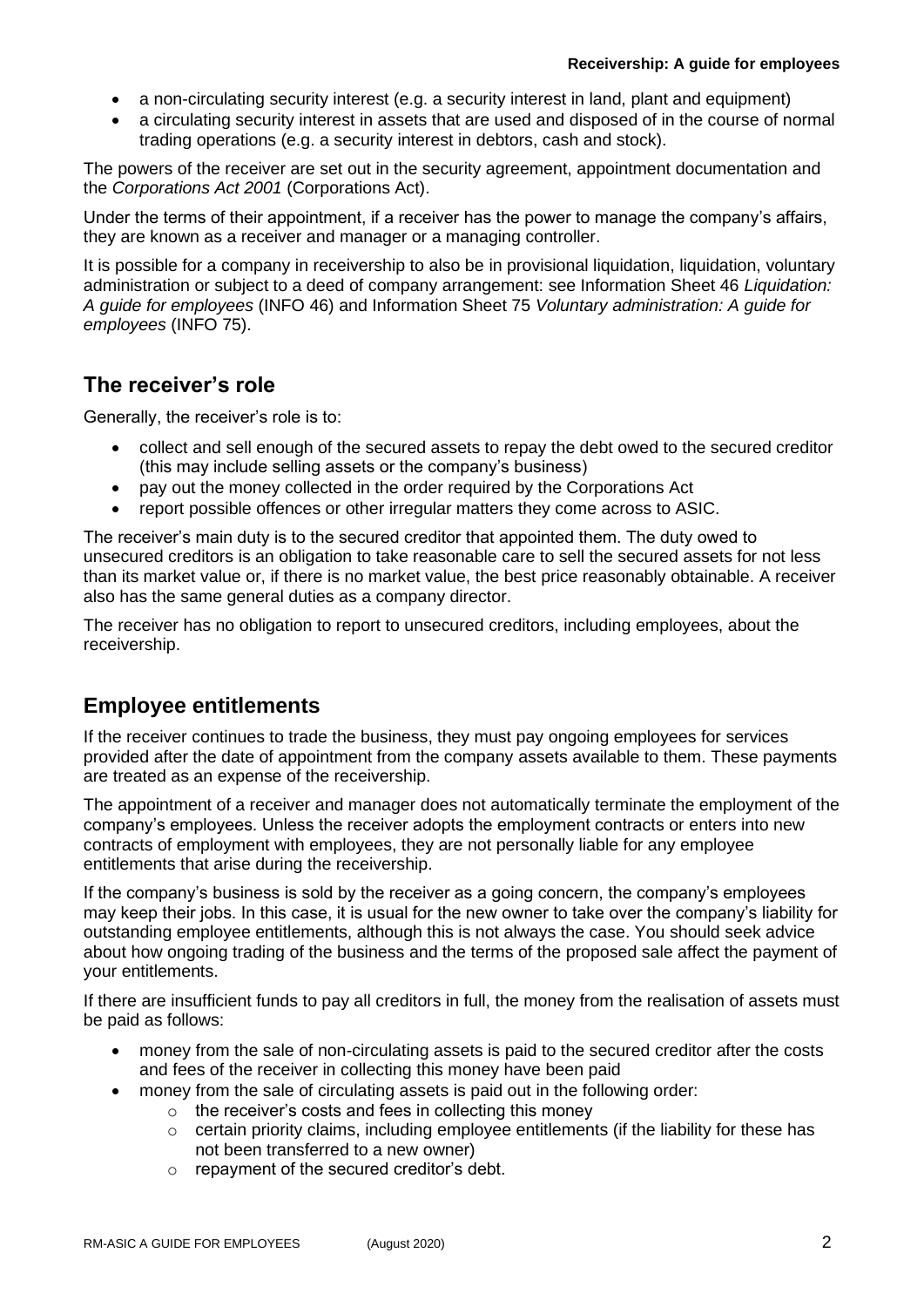In both cases, any funds left over are paid to the company or its external administrator, if one has been appointed.

If the receiver is appointed under a security interest comprising both non-circulating and circulating security interests (which is common), there will be costs and fees of the receivership that cannot be directly allocated to realising the non-circulating assets or circulating assets. These costs are allocated in proportion to the amount realised from the non-circulating assets and circulating assets.

If employee entitlements are paid by the receiver under a circulating security interest, the payments must be made in the following order:

- outstanding wages and superannuation
- outstanding leave of absence (such as annual leave and long service leave)
- retrenchment pay.

Each category (or class) of entitlement must be paid in full before the next class is paid. If there are insufficient funds to pay a class in full, the available funds are paid on a pro-rata basis (and the next class or classes will be paid nothing).

If directors and their spouses or relatives are employees, they are excluded employees, and their priority claims for the period they are a director, spouse or relative of a director are limited to a maximum of:

- \$2,000 for outstanding wages and superannuation
- \$1,500 for outstanding leave entitlements.

Directors and their spouses or relatives are not entitled to any priority retrenchment pay for the period they are a director, spouse or relative of a director. Any amounts left owing after these priority amounts are treated as an ordinary unsecured claim along with other unsecured creditors (e.g. trade creditors).

#### **The Fair Entitlements Guarantee (FEG)**

Employees owed certain entitlements after losing their job because their employer went into liquidation may be able to get financial help from the Australian Government.

This help is available through the FEG.

If you are employed by a company that is in receivership you are not eligible for the FEG until and unless the company enters liquidation.

The FEG is a scheme of last resort assisting employees who have lost their job because their employer entered liquidation. For more information, see the FEG website.

The FEG does not cover unpaid superannuation contributions. For information about your outstanding superannuation entitlements, contact the ATO.

# **Establishing your claim**

If a receiver must pay outstanding priority employee entitlements, they may advise you beforehand how much they believe you are owed. Promptly contact the receiver if you disagree with their calculation.

You may be required to complete an employee entitlement claim form. In this case, you should contact the receiver's office to agree and settle the amount.

You may need to provide evidence to justify your claim. It is important that you keep your pay or other records about the terms of your employment. You may also need these records to help you complete your income tax return and establish any entitlement to the FEG if the company enters liquidation.

When you submit your claim, ask the receiver to acknowledge receipt of your claim and if they require any further information.